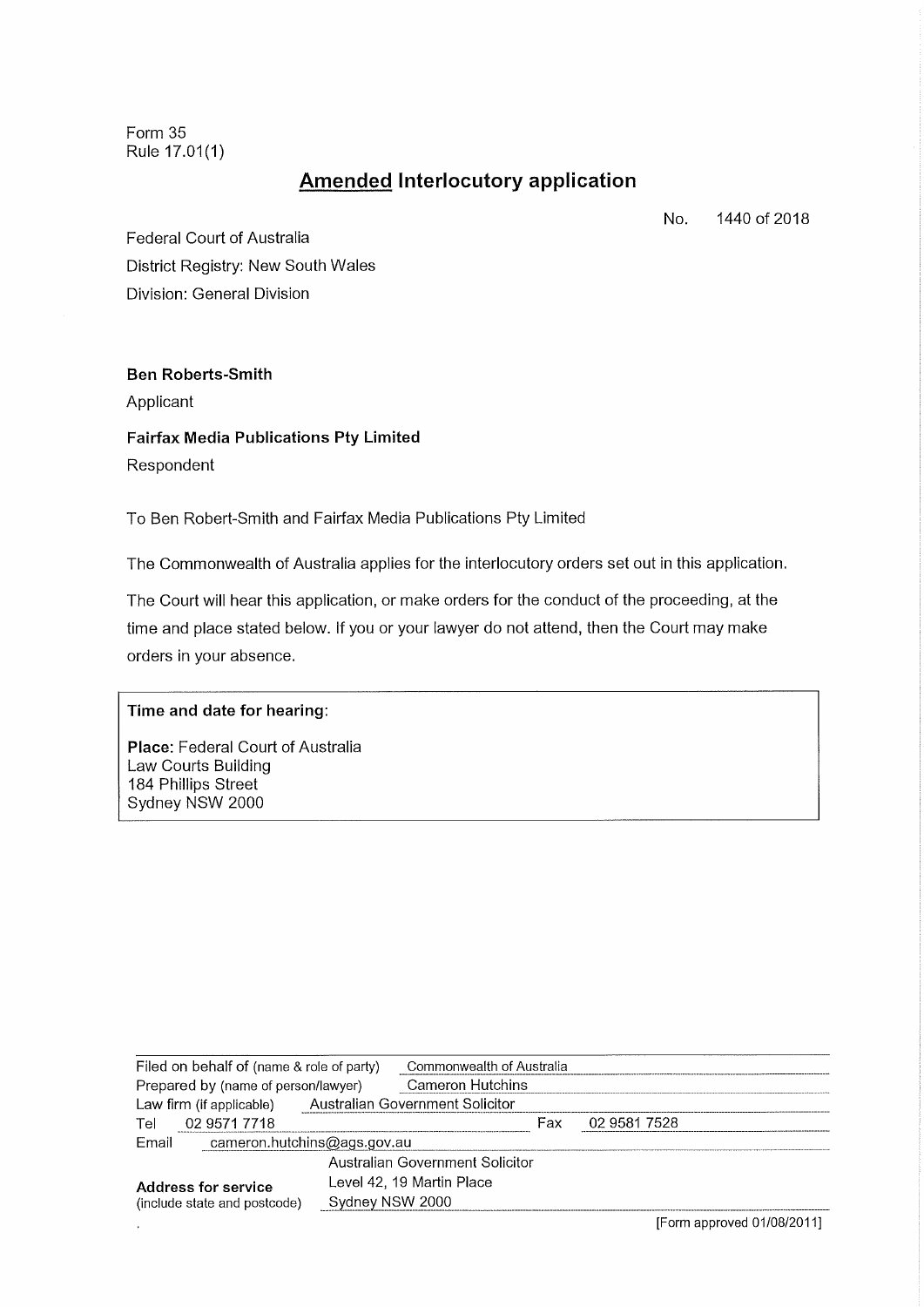The Court ordered that the time for serving this application be abridged to

 $\bar{z}$ 

Date:

Signed by an officer acting with the authority of the District Registrar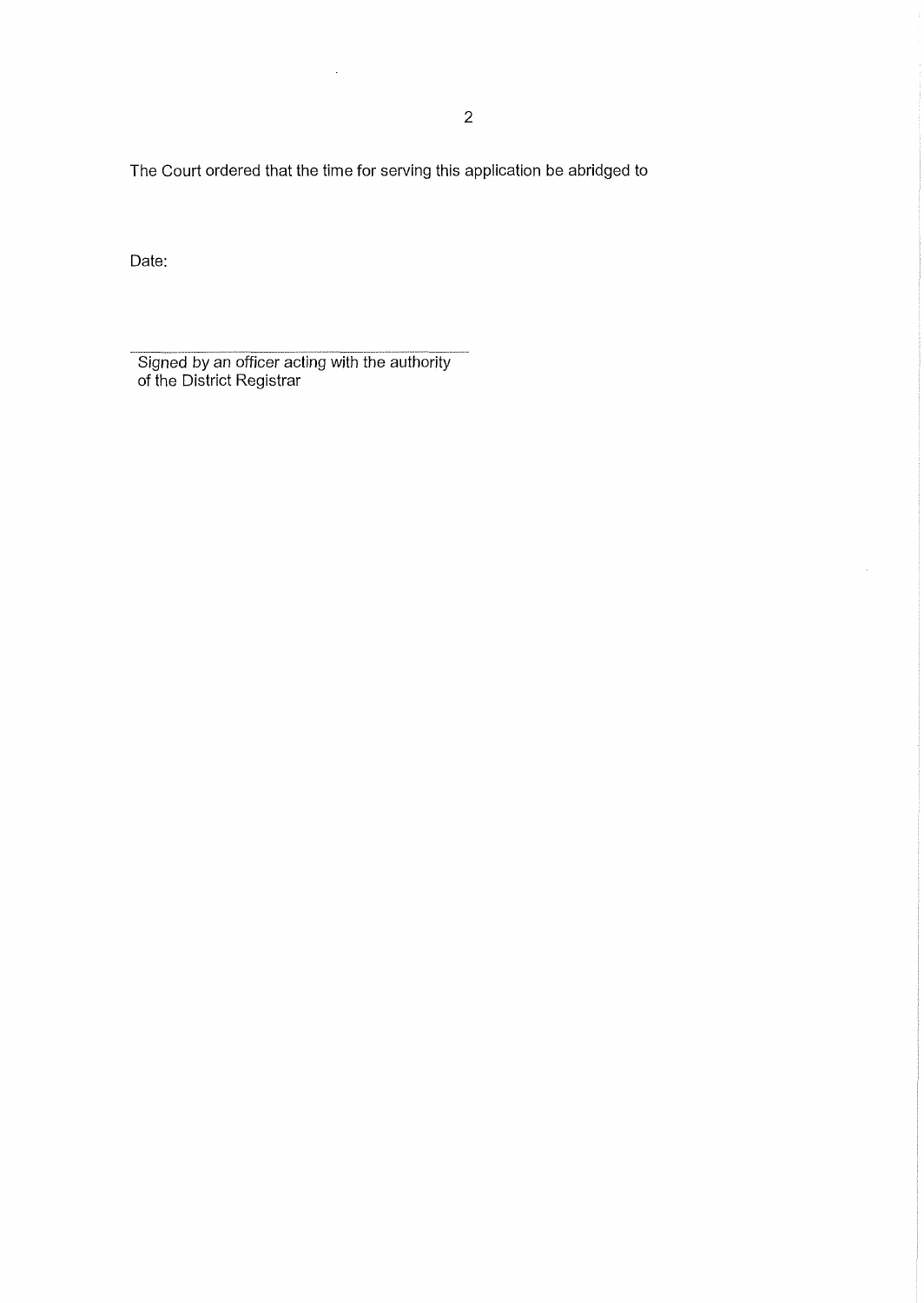#### Orders sought

- 1. There is to be no disclosure of information that identifies, or tends to identify, the persons, referred to in annexures B, C, F, H (at page 29, incorrectly marked as a second annexure G) and H (unpaginated two pages that follow page 31) to the Affidavit of Mark Geoffrey O'Brien affirmed on 10 August 2018 having the initials MF, GB, PC, AK, BH, TW, and Commander B.
- 2. There is to be no disclosure of information that identifies, or tends to identify, the persons with the following initials referred to in Confidential Exhibit MOBL1:
	- (a) AB whose full name first appears on page 41 of Confidential Exhibit MOBL1
	- (b) GB whose full name first appears on page 39 of Confidential Exhibit MOBL1
	- (c) GD who is named on page 3 of Confidential Exhibit MOBL1
	- (d) JA whose full name first appears on page 40 of Confidential Exhibit MOBL1
	- (e) JK who is named on page 3 of Confidential Exhibit MOBL1
	- (f) JP whose full name first appears on page 38 of Confidential Exhibit MOBL1
	- (g) JP whose full name first appears on page 39 of Confidential Exhibit MOBL1
	- (h) KD whose full name first appears on page 41 of Confidential Exhibit MOBL1
	- (i) MA whose full name first appears on page 41 of Confidential Exhibit MOBL1
	- (j) MB who is named on page 3 of Confidential Exhibit MOBL1
	- (k) MF whose full name first appears on page 40 of Confidential Exhibit MOBL1
	- (I) OH who is named on page 3 of Confidential Exhibit MOBL1
	- (m) PC whose full name first appears on page 2 of Confidential Exhibit MOBL1
	- (n) PG whose full name first appears on page 41 of Confidential Exhibit MOBL1
	- (o) PO who is named on pages 2 and 3 of Confidential Exhibit MOBL1
	- (p) PS whose full name first appears on page 2 of Confidential Exhibit MOBL1
	- (q) RD who is named on page 4 of Confidential Exhibit MOBL1
	- (r) SB who is named on page 2 of Confidential Exhibit MOBL1
	- (s) SB whose full name first appears on page 40 of Confidential Exhibit MOBL1
	- (t) SL who is named on page 3 of Confidential Exhibit MOBL1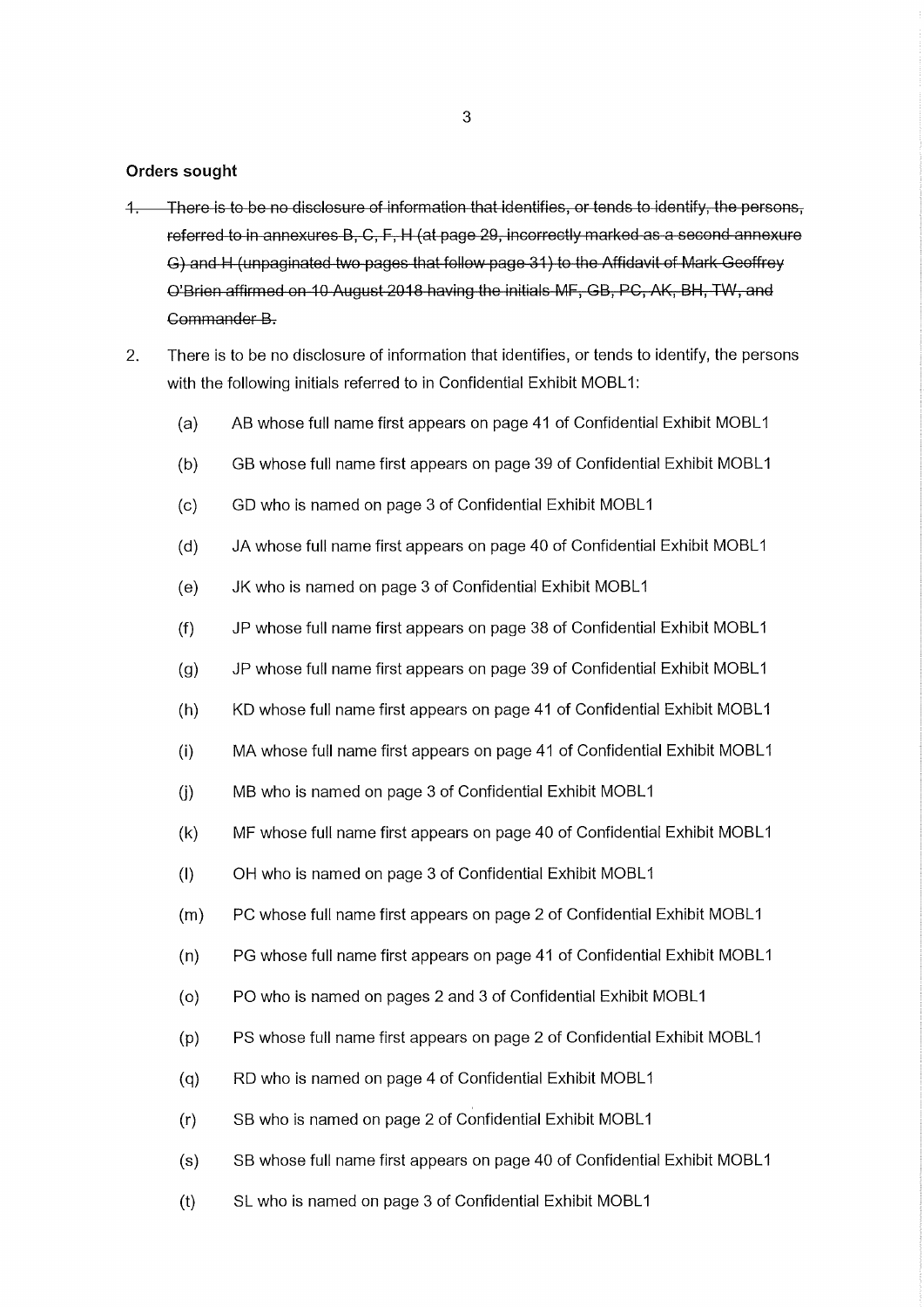- (u) WW who is named on pages 3 and 4 of Confidential Exhibit MOBL1
- 3. There is to be no publication of the information that is highlighted pink, yellow and green in the highlighted version of Confidential Exhibit MOBL1 that has been provided to the Court by the Commonwealth (as amended).
- Order 1 does not prevent disclosures to and between the following people:
	- a. Judges of this Court:
	- b. necessary Court staff (including transcription service providers);
	- c. the parties;
	- d. legal representatives of the parties instructed in these proceedings and in related proceedings NSD 1485/2018, NSD 1186/2018 and NSD 1187/2018, including in house counsel of the first respondent;
	- e. Commonwealth Ministers:
	- f. the Secretary of the Department of Defence, officers of the Department of Defence. and legal representatives of the Secretary, the Inspector General of the Australian Defence Force, and Assistant IGADFs; and
	- g. judicial officers and necessary staff of any court hearing an appeal from any decision made in the course of this proceeding.
- 5. Orders 2 and 3 do not prevent disclosures to and between the following people:
	- a. Judges of this Court;
	- b. necessary Court staff (including transcription service providers);
	- c. the Applicant;
	- d. legal representatives of the parties instructed in these proceedings and in related proceedings NSD 1485/2018, NSD 1486/2018 and NSD 1487/2018, including in− house counsel of the first respondent;
	- e. Commonwealth Ministers;
	- f. the Secretary of the Department of Defence, officers of the Department of Defence, and legal representatives of the Secretary, the Inspector−General of the Australian Defence Force, and Assistant IGADFs; and
	- g. judicial officers and necessary staff of any court hearing an appeal from any decision made in the course of this proceeding.
- 6. Orders 1, 2 and 3 apply throughout the Commonwealth of Australia.
- 7. Orders 1, 2 and 3 apply until further order.
- 8. Insofar as orders 1, 2 and 3 are made pursuant to the *Federal Court of Australia Act 1976* (Cth) they are made on the grounds referred to in s 37AG(1)(a), (b) and (c) of that Act.